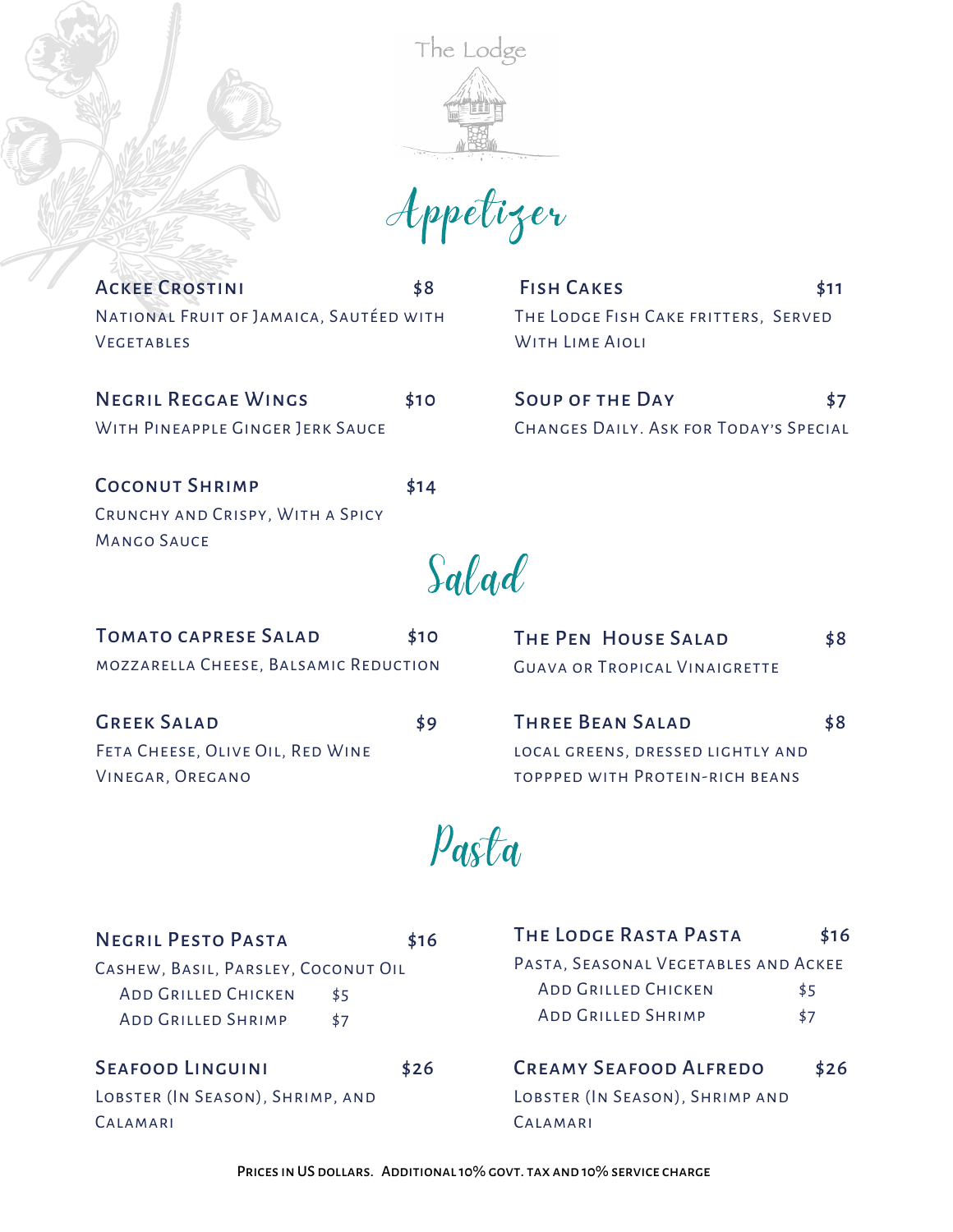

All Our Entrees are Served with Reggae vegetablemedley, rice or potatoes Want something else? Ask your waitstaff, our chefs will whip something up for you

Seafood

| <b>FRESH SNAPPER OR GROUPER</b>     |      |  |  |  |
|-------------------------------------|------|--|--|--|
| - ESCOVEITCHED                      | \$24 |  |  |  |
| TRADITIONAL PAN FRIED, WITH PICKLED |      |  |  |  |
| <b>VEGGIES</b>                      |      |  |  |  |
|                                     |      |  |  |  |
| - COUNTRY STYLE JERK                | \$22 |  |  |  |
| MARINATED IN A MILD JERK SAUCE      |      |  |  |  |
|                                     |      |  |  |  |
| - BLACKENED                         | \$24 |  |  |  |
| PAN-SFARED WITH THYME PUMPKIN       |      |  |  |  |
| <b>SAUCF</b>                        |      |  |  |  |
|                                     |      |  |  |  |
| - NUT CRUSTED                       | \$26 |  |  |  |
| PAN SAUTÉED, WITH ALMONDS AND       |      |  |  |  |

| <b>JAMAICAN CURRIED SHRIMP</b>      |      |  |  |  |
|-------------------------------------|------|--|--|--|
| WITH AROMATIC JAMAICAN STYLE SPICES |      |  |  |  |
|                                     |      |  |  |  |
| PAPAYA SHRIMP                       | \$27 |  |  |  |
| SAUTÉED WITH PAPAYA                 |      |  |  |  |
|                                     |      |  |  |  |
| <b>LOBSTER RUNDOWN</b>              | \$35 |  |  |  |
| CHUNKS OF TENDER LOBSTER MEAT WITH  |      |  |  |  |
| VEGETABLES AND COCONUT SAUCE        |      |  |  |  |
|                                     |      |  |  |  |
| <b>GRILLED LOBSTER</b>              | \$38 |  |  |  |
| SIMPLE, TENDER AND MOUTHWATERING    |      |  |  |  |

Chicken

SWEET & SOUR CHICKEN \$18 Crispy Chicken breast with pineapple Chunks simmered in a sweet tangy sauce

STUFFED CHICKEN BREAST \$20 Tender Chicken stuffed with jerk Callaloo rundown

## CURRIED CHICKEN \$18

**CASHEWS** 

A Jamaican traditional Specialty, Tender chicken in sauce